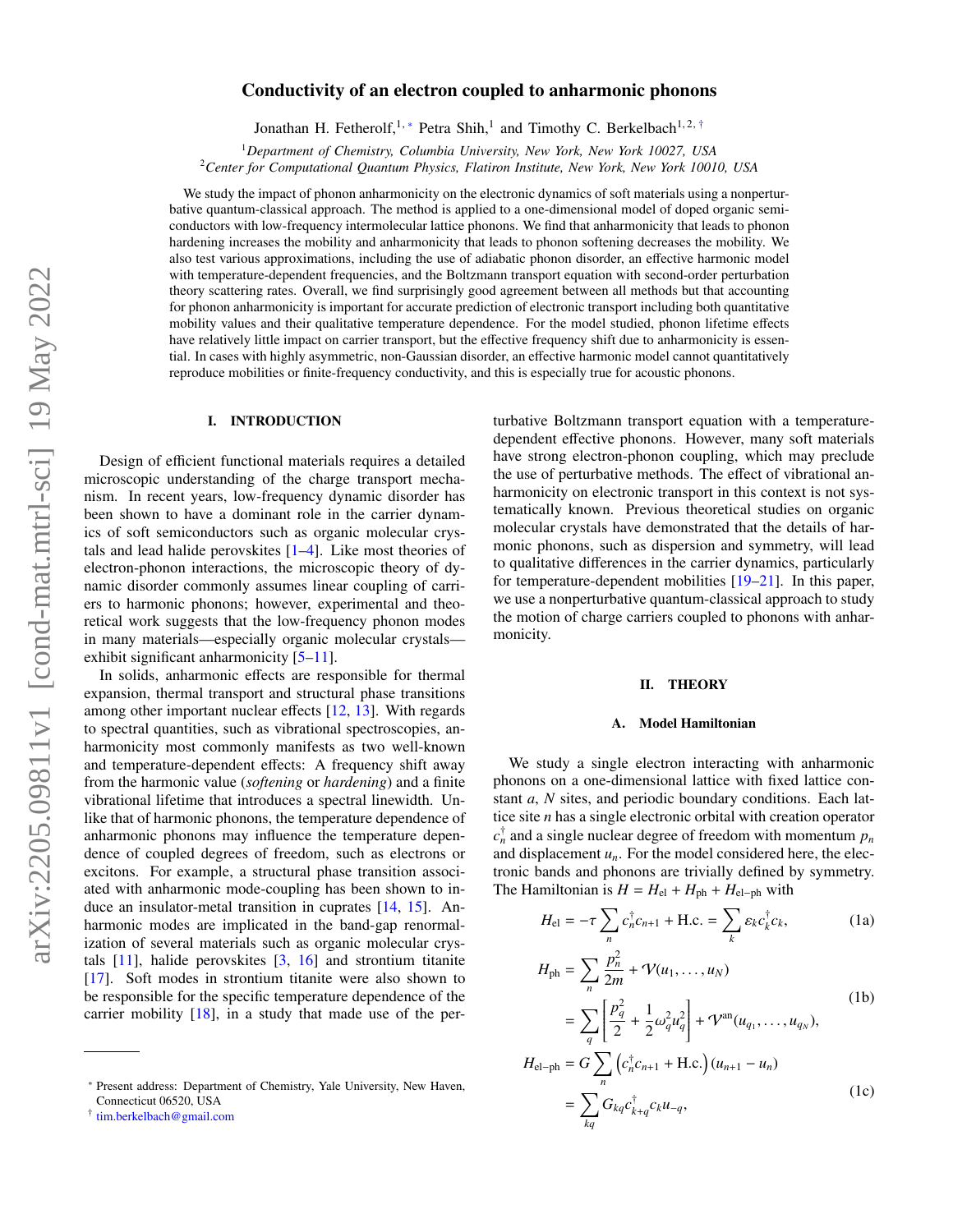where  $\varepsilon_k$  are electronic band energies,  $\omega_q$  are phonon frequencies,  $V<sup>an</sup>$  is the anharmonic part of the potential energy surface, and we have assumed a linear Peierls form of the electron-phonon coupling

$$
G_{kq} = \frac{2iG}{N^{1/2}} \left\{ \sin(ka) - \sin[(k-q)a] \right\}.
$$
 (2)

We will study one model of optical phonons and one model of acoustic phonons according to the potentials

$$
\mathcal{V}_{\text{op}}(u_1,\ldots,u_N)=\sum_n V(u_n),\tag{3a}
$$

$$
\mathcal{V}_{ac}(u_1, ..., u_N) = \sum_{n} V(u_{n+1} - u_n),
$$
 (3b)

$$
V(u) = \frac{1}{2}Ku^2 + c_3u^3 + c_4u^4.
$$
 (3c)

Note that for simplicity we use the same function  $V(u)$  in both cases. In the strictly harmonic limit, the above potentials yield optical phonons that are dispersionless with  $\omega_q = \omega_0$  and acoustic phonons with dispersion  $\omega_q = 2\omega_0 |\sin(qa/2)|$ , where  $\omega_0 = \sqrt{K/m}$ . Numerical values of the parameters used in our simulations are given in Sec. [III.](#page-2-0)

#### B. Nonperturbative and anharmonic simulation

To accurately simulate the coupled electron-nuclear dynamics, we appeal to the quantum-classical Ehrenfest approach [\[1,](#page-7-0) [22\]](#page-7-14). Specifically, we let the nuclear degrees of freedom evolve according to Newtonian dynamics on the anharmonic potential energy surface,  $m\ddot{u}_n = -\partial \mathcal{V}/\partial u_n$ . From the nuclear trajectories  $u_n(t)$ , we define a time-dependent electronic Hamiltonian

$$
h_{\text{el}}(t) = -\sum_{n} \tau_n(t) \left( c_n^{\dagger} c_{n+1} + \text{H.c.} \right)
$$
  
= 
$$
\sum_{kq} \left[ \varepsilon_k \delta_{k+q,k} + G_{kq} u_{-q}(t) \right] c_{k+q}^{\dagger} c_k
$$
 (4)

where  $\tau_n(t) = \tau - G[u_{n+1}(t) - u_n(t)]$ . Following our previous work [\[4\]](#page-7-1), this time-dependent Hamiltonian is used in a mixed quantum-classical evaluation of the electronic current autocorrelation function,

$$
C_{jj}(t) = \int dp \int du \, \mathcal{P}(p, u) \langle U_{\rm el}(0, t) j(t) U_{\rm el}(t, 0) j \rangle_{\rm el}.
$$
 (5)

Here,  $P(p, u) \sim e^{-H_{ph}(p, u)/k_B T}$  is the phase-space distribution of the classical nuclear degrees of freedom,

$$
U_{\rm el}(t,0) = T \exp\left[-\frac{i}{\hbar} \int_0^t dt' h_{\rm el}(t')\right]
$$
 (6)

is the time-ordered evolution operator,

$$
j(t) = ia \sum_{n} \tau_n(t) \left( c_n^{\dagger} c_{n+1} - \text{H.c.} \right) \tag{7}
$$

is the current operator for the Hamiltonian [\(1\)](#page-0-2),  $\langle O \rangle_{el}$  =  $Tr_{\text{el}}\{Oe^{-h_{\text{el}}(t=0)/k_{\text{B}}T}\}/Z_{\text{el}}$  is a thermal average over electronic degrees of freedom, and  $Z_{el} = Tr_{el} \{e^{-h_{el}(t=0)/k_B T}\}\)$  is the electronic partition function. From this, the AC conductivity is readily obtained via the Kubo formula

<span id="page-1-0"></span>
$$
\text{Re}\sigma(\omega) = \frac{1 - e^{-\hbar\omega/k_{\text{B}}T}}{2N\omega} \int_{-\infty}^{+\infty} dt \, e^{i\omega t} C_{jj}(t),\tag{8}
$$

<span id="page-1-2"></span><span id="page-1-1"></span>with the DC component obtained by taking the zero-frequency limit,  $\sigma_{DC} \equiv \sigma(\omega \to 0)$ . The mobility is  $\mu = (Na/e)\sigma_{DC}$ , where *e* is the electron charge. The nonperturbative and anharmonic approach described here will be referred to as the "dynamical Kubo" approach in later sections.

Previous studies of conductivity performed via the Kubo formula have generally been done in the adiabatic limit [\[19,](#page-7-12) [20,](#page-7-15) [23,](#page-7-16) [24\]](#page-7-17) such that Eq. [\(8\)](#page-1-0) reduces to

$$
\operatorname{Re}\sigma(\omega) = \frac{1 - e^{-\hbar\omega/k_{\mathrm{B}}T}}{2N\omega} \int d\mathbf{u} \, \mathcal{P}(\mathbf{u})
$$

$$
\times Z_{\mathrm{el}}^{-1} \sum_{\alpha\beta} |\langle \alpha|j|\beta \rangle|^2 \delta(\omega - (\varepsilon_{\beta} - \varepsilon_{\alpha})/\hbar), \tag{9}
$$

where  $\alpha$ ,  $\beta$  are  $\boldsymbol{u}$ -dependent eigenstates of the disordered electronic Hamiltonian and  $P(u) \sim e^{-V(u)/k_B T}$ . We will refer to this as the "static Kubo" approach. One drawback is that the delta function must be given an artificial linewidth  $\eta$ , which is analogous to imposing an artificial decay to the current autocorrelation function (also called the "relaxation time approximation" in the transient localization literature  $[2, 25]$  $[2, 25]$  $[2, 25]$ ). The choice of  $\eta$  has been shown to substantially affect the temperature dependence of the mobility [\[24\]](#page-7-17); this ambiguity is avoided in the dynamical Kubo approach, where the current autocorrelation function decays naturally due to dynamic disorder (for both harmonic and anharmonic phonons).

The quantum-classical Ehrenfest approach has been one of the preferred methods for calculating carrier dynamics in models of soft materials [\[1,](#page-7-0) [2,](#page-7-18) [4,](#page-7-1) [22\]](#page-7-14). Because of its nonperturbative nature, this method can be applied to materials with simultaneously large electronic transfer integral  $\tau$  and large electron-phonon coupling *G*, a combination which precludes treatment with perturbative small polaron or Boltzmann transport theory [\[26,](#page-7-20) [27\]](#page-7-21). The classical treatment of the phonon degrees of freedom is approximate, but highly accurate when  $\hbar\omega_0/k_BT$  is small, as is the case for many soft semiconductors, including those we study here. The accuracy of quantumclassical methods was previously verified via comparison with accurate quantum Monte Carlo results with analytic continuation [\[2,](#page-7-18) [28\]](#page-7-22). In addition to the classical approximation for nuclear dynamics, we also neglect the feedback of the electronic degrees of freedom on the nuclei; this approximation has been shown to be accurate for the low-frequency nuclear dynamics and relatively high-mobility parameter regime we study here [\[22\]](#page-7-14).

## C. Perturbation theory with harmonic phonons

In fully ab initio studies, it is most common to calculate electronic dynamics by neglecting anharmonicity and treating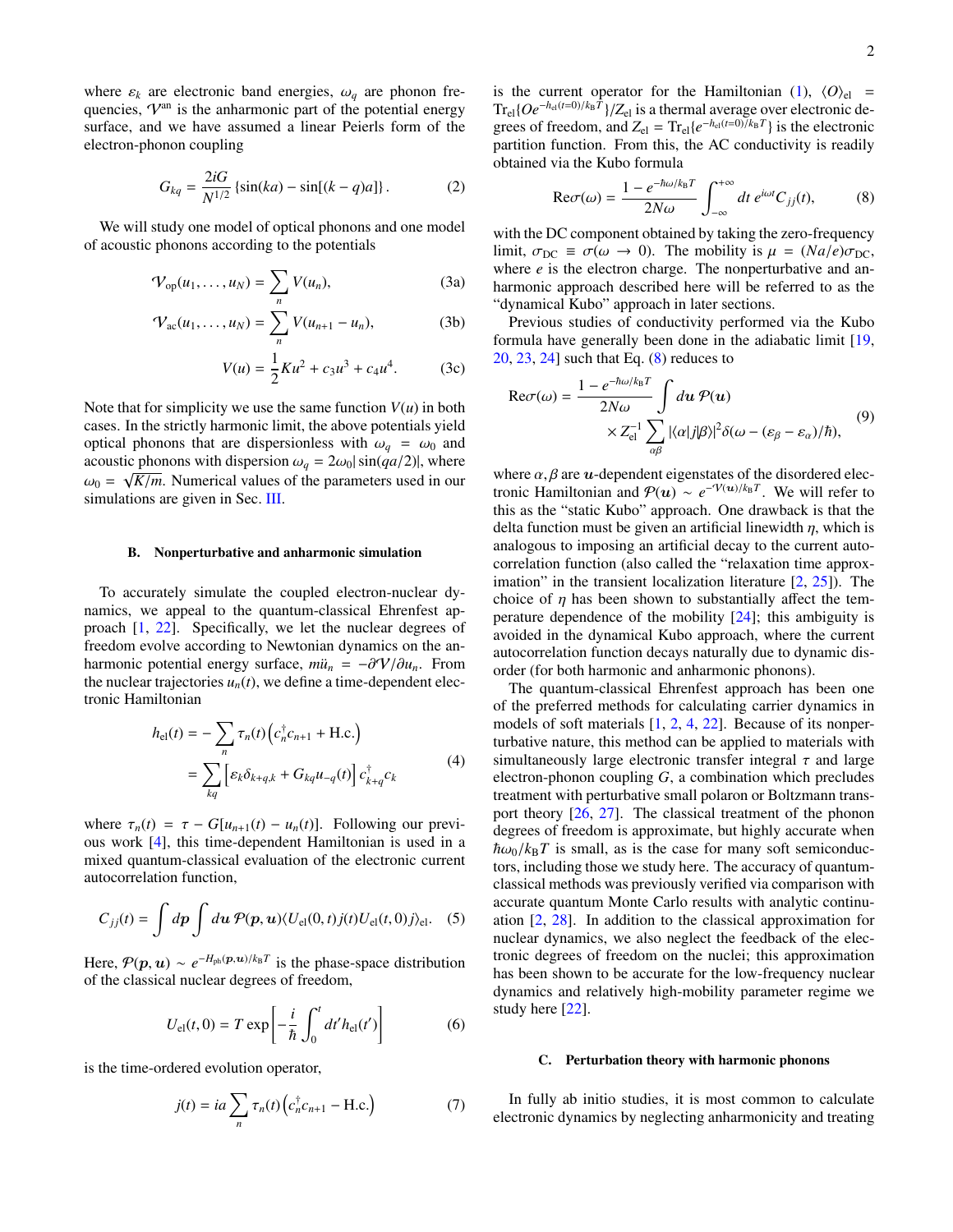the electron-phonon interaction by perturbation theory [\[29–](#page-7-23) [33\]](#page-7-24); see Ref. [34](#page-7-25) for application to naphthalene, an organic molecular crystal similar to the model that we study in this work. This approach yields the intraband scattering rates

$$
\Gamma_{k,k+q}(T) = \frac{\pi}{\hbar \omega_q} |G_{kq}|^2 \Big\{ [n_q + 1] \delta(\varepsilon_k - \varepsilon_{k+q} - \omega_q) + n_q \delta(\varepsilon_k - \varepsilon_{k+q} + \omega_q) \Big\}
$$
(10)

and inverse lifetimes  $\Gamma_k(T) = \sum_q \Gamma_{k,k+q}(T)$ ; here,  $n_q$  is the Bose-Einstein distribution function at temperature *T*. In the limit of low  $\omega_q$ , which holds for the materials of interest here, the quasielastic approximation can be made  $[20, 27]$  $[20, 27]$  $[20, 27]$  giving

$$
\Gamma_{k,k+q}(T) = \frac{\pi \omega_0 k_B T}{\hbar \omega_q} |G_{kq}|^2 \delta(\varepsilon_k - \varepsilon_{k+q}) \Big\{ 1 - \cos\Big(\theta_{k,k+q}\Big) \Big\}, \tag{11}
$$

where  $\omega_0$  was defined below Eq. [\(3\)](#page-1-1),  $\theta_{k,k+q}$  is the angle between the initial and the scattered state, and  $1 - \cos(\theta_{k,k+q}) =$  $1 - (k + q)/k$  in one dimension. These lifetimes can be used within a linearized Boltzmann transport equation (BTE) framework [\[30,](#page-7-26) [35\]](#page-7-27) to calculate the conductivity,

$$
\sigma_{\rm DC} = \frac{e^2}{Nak_{\rm B}T} Z_{\rm el}^{-1} \sum_{k} v_k^2 \Gamma_k^{-1} e^{-\epsilon_k/k_{\rm B}T}
$$
(12)

where  $v_k = \hbar^{-1} \partial \varepsilon_k / \partial k$  is the band velocity. The quasielastic BTE provides a useful comparison for the limit of electronic band transport with weak scattering due to phonons. As lowest-order perturbation theory, the BTE ignores multiphonon processes that mediate relaxation when the electronic energy difference and the phonon energies are mismatched. Thus we expect the BTE to overestimate electronic lifetimes and therefore overestimate the conductivity. These multiphonon processes are captured in the nonperturbative quantum-classical theory.

#### D. Effective harmonic theory

The phonon anharmonicity may be treated approximately by using an effective, temperature-dependent harmonic model,

$$
\mathcal{V}(u_{q_1},\ldots,u_{q_n})\approx \frac{1}{2}\sum_q \tilde{\omega}_q^2(T) u_q^2 \qquad (13)
$$

where the effective phonon frequencies  $\tilde{\omega}_q(T)$  can be determined by a number of mean-field type methods [\[36](#page-7-28)[–40\]](#page-8-0). Specifically, we highlight Ref. [18,](#page-7-11) which treats the dynamics of electrons coupled to soft modes in  $SrTiO<sub>3</sub>$  in this manner. Here we propose an alternative but closely related approach motivated by the application to electronic dynamics.

For the anharmonic potentials considered here, we will consider effective harmonic potentials of the same form as in Eqs.  $(3)$  but with

$$
\tilde{V}(u) = \frac{1}{2}\tilde{K}u^2 = \frac{1}{2}m\tilde{\omega}_0^2 u^2,
$$
\n(14)

and we will employ the same form of electron-phonon coupling as in Eq. [\(1c\)](#page-0-3). The temperature-dependent effective frequency  $\tilde{\omega}_0$  is chosen to reproduce the statistics of the dynamically disordered transfer integrals  $\tau_n(t)$ . Our later simulations will be performed at fixed volume (i.e., in the absence of thermal expansion), which guarantees that the average transfer integral is always given by the bare transfer integral,  $\langle \tau_n \rangle = \tau$ , even with anharmonicity. We thus choose the effective harmonic frequency to reproduce the variance of the transfer integral calculated with the anharmonic potential,  $\langle (\tau_n - \tau)^2 \rangle_{\text{ha}} = \langle (\tau_n - \tau)^2 \rangle_{\text{an}}$ , which is equivalent to matching the variance in the nearest-neighbor separations,  $\langle (u_{n+1} - u_n)^2 \rangle_{\text{ha}} = \langle (u_{n+1} - u_n)^2 \rangle_{\text{an}}$ . This requirement leads to

<span id="page-2-1"></span>
$$
\tilde{\omega}_0^2 = C \frac{2G^2 k_\text{B} T}{\langle (\tau_n - \tau)^2 \rangle_{\text{an}}} = C \frac{2k_\text{B} T}{\langle (u_{n+1} - u_n)^2 \rangle_{\text{an}}},\tag{15}
$$

where  $C = 2$  for optical phonons and  $C = 1$  for acoustic phonons. We emphasize that the anharmonic variance is a statistical quantity that can be calculated with Monte Carlo sampling and does not require any information about the dynamics of the phonons. This formalism is closely related to other mean-field theories of phonon anharmonicity.

This approach approximately captures the instantaneous electronic disorder in the Hamiltonian, which is the primary ingredient of the transient localization/dynamic disorder picture [\[2,](#page-7-18) [41\]](#page-8-1). In the next section, simulations using this effective harmonic model of phonons (with the dynamical Kubo, static Kubo, and Boltzmann transport theories described above) will be compared to fully anharmonic simulations. In this way, we can isolate the effects of anharmonicity (treated approximately or exactly) and nonperturbative electron-phonon coupling.

### <span id="page-2-0"></span>III. RESULTS AND DISCUSSION

#### A. Simulation details and phonon anharmonicity

As a harmonic limit for our transport model, we use the parameters from Ref. [42](#page-8-2) for the *b*-axis of single-crystal rubrene, which have been used in numerous studies [\[2,](#page-7-18) [4,](#page-7-1) [24\]](#page-7-17). The parameters are  $\tau = 143$  meV,  $G = 493.5$  meV/Å,  $m = 532$  amu and  $a = 7.2$  Å. As already mentioned, we do not allow thermal expansion, which guarantees  $\langle \tau_n \rangle = \tau$ . We used periodic lattices with 100-200 sites and sampled up to 50 000 trajectories for each calculation to converge all results.

For simplicity, we consider the same set of potential parameters  $K$ ,  $c_3$ ,  $c_4$  for the optical and acoustic phonons. The harmonic force constant is always  $K = m\omega_0^2 = 4.89 \text{ eV/A}^2$ , corresponding to  $\hbar \omega_0 = 6.2$  meV. For each phonon model, we consider two type of anharmonicity. For the first type, which we call "phonon hardening", we use  $c_3 = 0$  and  $c_4 = 19.56 \text{ eV/A}^4$ ; this type of purely quartic anharmonicity will result in an increase in the phonon frequency with temperature. For the second type, which we call "phonon softening", we use  $c_4 = 2.45 \text{ eV}/\text{\AA}^4$  and two possible values for  $c_3$ . The first value,  $c_3 = -4.40 \text{ eV/A}^3$ , yields an asymmetric single-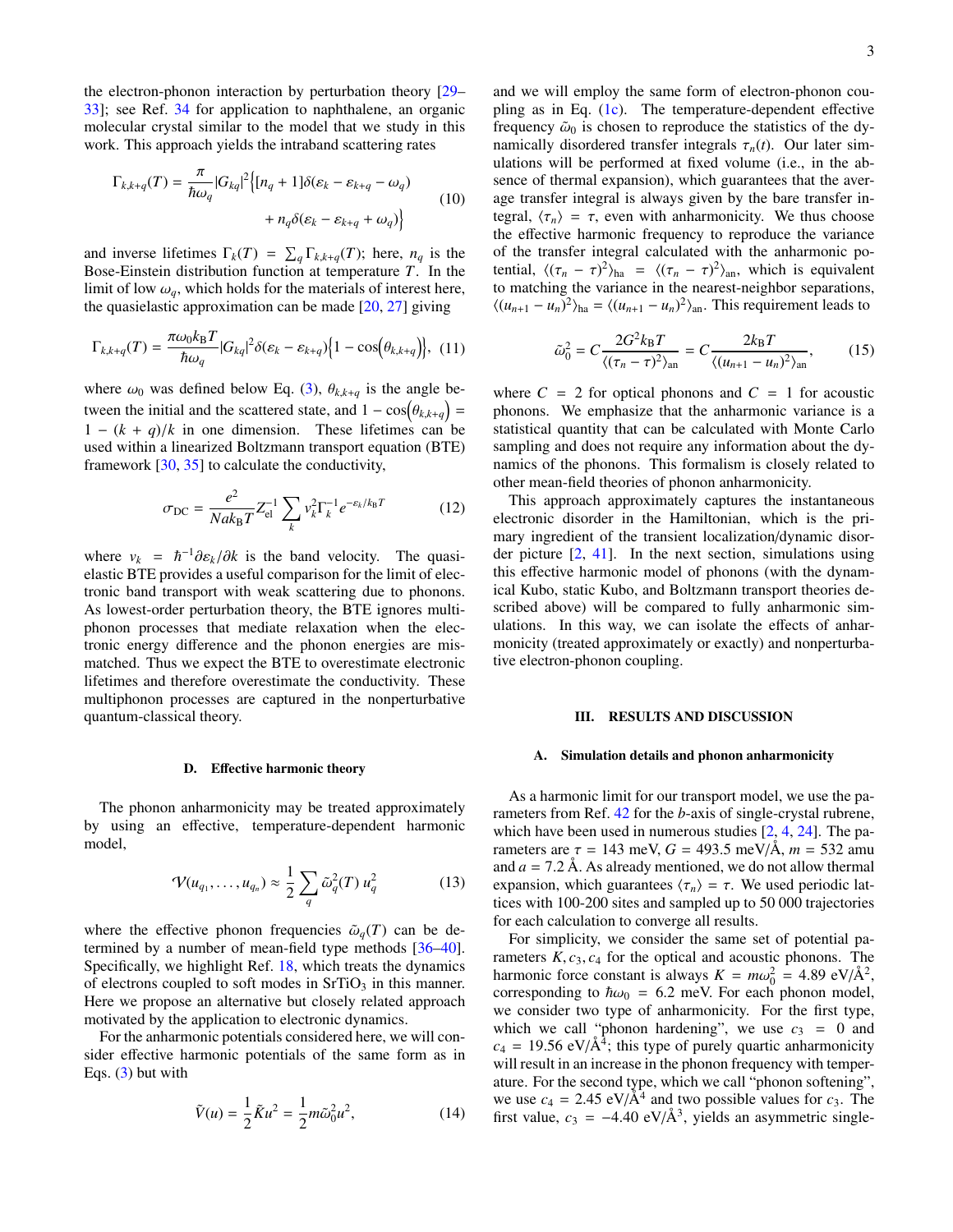

<span id="page-3-0"></span>FIG. 1. Potential  $V(u)$  (left) and spectral function  $C_{uu}(\omega)$  (right) for optical phonons. The phonon potential is of the form in Eq. [3a](#page-1-2) with hardening (top left, red) corresponding to  $c_3 = 0$  and  $c_4 = 19.56$  $eV/A<sup>4</sup>$ . The phonon softening potentials (bottom left) both use  $c_4$  = 2.45 eV/ $\AA^4$  with  $c_3 = -4.40$  and  $-4.65$  eV/ $\AA^3$  for the single and double well, respectively. The dashed black curve is the harmonic potential with  $c_3 = c_4 = 0$  (top left). The spectral function  $C_{uu}(\omega)$  is shown at different temperatures using the hardening parameters (top right) and the double-well softening parameters (bottom right). The dashed lines correspond to the effective harmonic frequencies  $\tilde{\omega}_0(T)$ obtained using Eq. [15.](#page-2-1)

well potential; the second value,  $c_3 = -4.65 \text{ eV/A}^3$ , yields an asymmetric double-well potential.

In Fig. [1,](#page-3-0) we plot these three potentials (left column) and the temperature-dependent spectral function  $C_{uu}(\omega) \sim$  $\text{Re} \int dt e^{i\omega t} \langle u(t)u(0) \rangle_{\text{an}}$  (right column) for a single anharmonic oscillator calculated with classical dynamics. Unlike for a harmonic potential, the anharmonic potentials lead to spectral functions whose peaks shift to higher frequencies (phonon hardening) or lower frequencies (phonon softening) with increasing temperature, along with a decrease in the phonon lifetimes. We also plot the temperature-dependent effective frequencies (vertical dashed lines) determined by matching the variance  $\langle u^2 \rangle$  between the anharmonic and effective harmonic potential. The variance is related to the spectral function by  $\langle u^2 \rangle = \int d\omega C_{uu}(\omega)$  and therefore the effective harmonic frequency is determined by  $\tilde{\omega}_0^2 = k_B T / \int d\omega C_{uu}(\omega)$ . We note that while the effective frequency roughly matches the *maximum* of the spectral function in the model with phonon hardening, it deviates more strongly from the maximum in the model with phonon softening. This is due to the more asymmetric distribution of the latter, whose *maximum* does not shift significantly with temperature despite the development of a large tail extending to lower frequencies.

When these potentials are used as the pair potential for our model of acoustic phonons, they yield the momentum resolved phonon spectral function  $C_{uu}(q,\omega) \sim$ Re  $\int dt e^{i\omega t} \langle u_q(t)u_{-q}(0) \rangle$  shown in Fig. [2;](#page-3-1) results are shown at



<span id="page-3-1"></span>FIG. 2. Momentum-resolved phonon spectral function  $C_{uu}(q,\omega)$  for acoustic phonons. The color map data show the spectra for the hard mode potential (top) and double-well soft mode potential (bottom) at two different temperatures. The solid black line shows the harmonic dispersion  $2\omega_0|\sin(qa/2)|$ , while the dashed black line shows the effective harmonic dispersion  $2\tilde{\omega}_0(T)|\sin(qa/2)|$ .

two temperatures. With quartic anharmonicity, we see clear phonon hardening of the entire phonon branch, with a peak position that is well-matched by the effective harmonic dispersion  $\tilde{\omega}_q = 2\tilde{\omega}_0 |\sin(qa/2)|$ , and a decreased phonon lifetime. For the phonon softening case, there is a clear decrease in the phonon lifetime. The effective phonon frequency shows the expected signature of phonon softening, although the spectral structure of the anharmonic result is hard to see with the employed colorscale due to the large linewidth. Like in Fig. [1,](#page-3-0) the maximum of the spectral function does not shift significantly but a large tail develops that extends to low frequency, which is captured in an average sense by the effective harmonic model.

The phonon model parameters were chosen to represent physically realistic amounts of anharmonicity. In particular, the frequency shifts and broadenings observed in Figs. [1](#page-3-0) and [2](#page-3-1) are comparable to those observed in low-frequency Raman measurements and ab initio simulations of organic crystals [\[5,](#page-7-2) [6\]](#page-7-29).

### B. Optical phonons

Having constructed a model for phonon anharmonicity in solids, we now shift our attention to the impact on electronic transport. On the left hand side of Fig. [3](#page-4-0) we present the mobility of a carrier coupled to optical phonons, using the three levels of theory described in Sec. [II:](#page-0-4) the dynamical Kubo approach, the static Kubo approach, and the Boltzmann trans-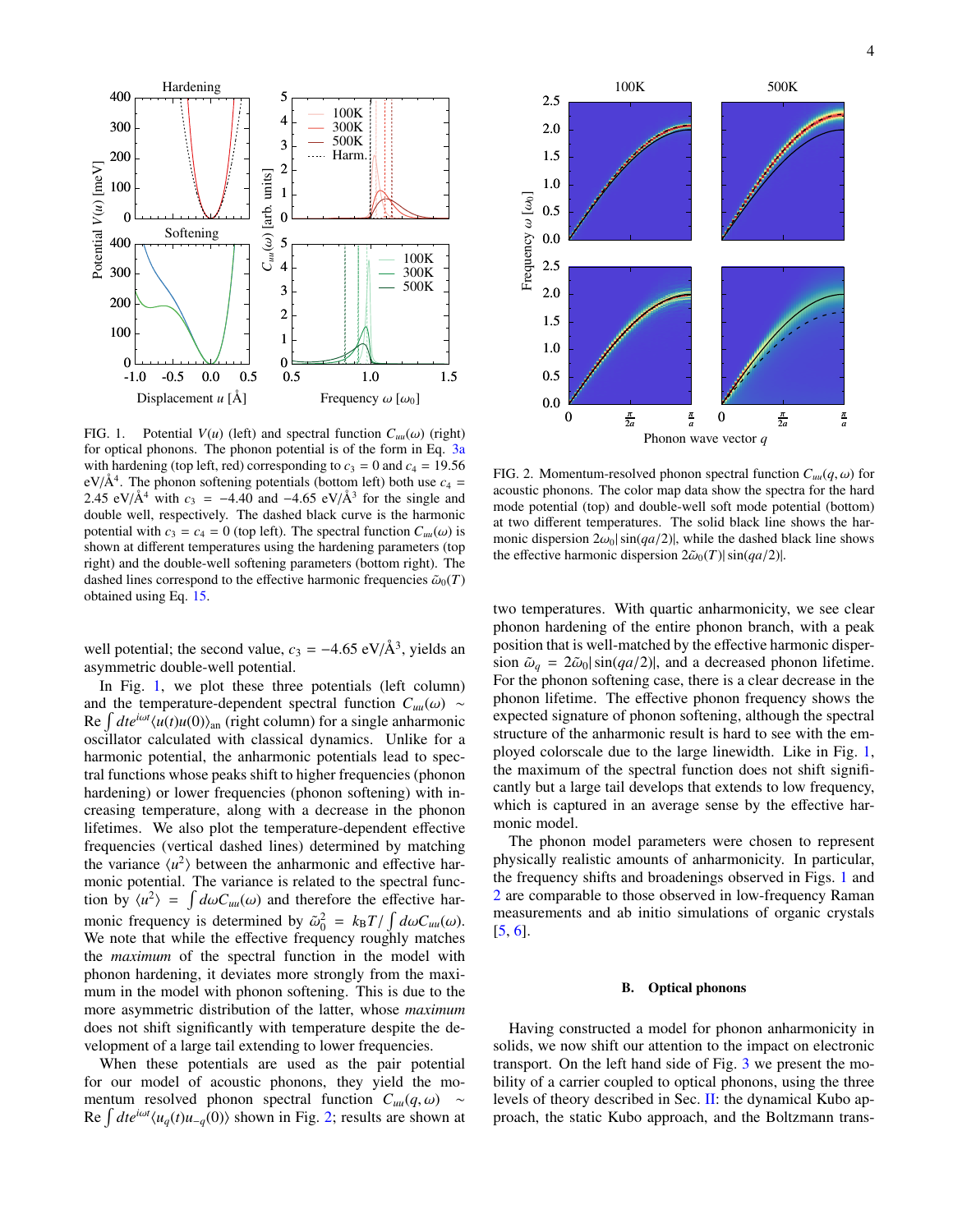

<span id="page-4-0"></span>FIG. 3. Log-log plot of temperature-dependent mobility  $\mu(T)$  for a carrier coupled to optical phonons (left) or acoustic phonons (right). Mobility is calculated with the dynamical Kubo formula (top), the static Kubo formula with  $\eta = \omega_0/2$  (middle), and the Boltzmann transport equation (bottom). In addition to the mobility with harmonic phonons (black dotted lines), we show mobility with anharmonic phonons that lead to hardening (solid red) and softening (blue and green). Results are shown with full anharmonicity (solid) and with temperature-dependent harmonic phonons (dashed) according to Eq. [\(15\)](#page-2-1).

port equation (BTE). We first consider the harmonic limit with  $c_3 = c_4 = 0$  (black circles). The dynamical Kubo approach yields a power law of roughly  $\mu \propto T^{-1.8}$ , consistent with other Kubo formula calculations [\[2,](#page-7-18) [19,](#page-7-12) [20,](#page-7-15) [24\]](#page-7-17) and Ehrenfest-style mixed quantum-classical diffusion models [\[1,](#page-7-0) [42](#page-8-2)[–44\]](#page-8-3). We see that the "band-like" power law behavior extends to low temperatures, but the mobility begins to saturate above 500 K. This high-temperature mobility saturation is a well-known result of the nonperturbative quantum-classical models, equivalent to resistivity saturation in metals [\[23,](#page-7-16) [45\]](#page-8-4). The static Kubo approach with  $\eta = \omega_0/2$  produces similar features but exhibits different low-temperature behavior and a different power law

exponent. Both of these differences between static and dynamical Kubo formula are due to the artificial lifetime  $\eta^{-1}$  in the static Kubo formula. The dynamical Kubo formula results in a natural lifetime that changes with temperature, most notably at low temperature. Finally, the quasielastic BTE predicts a power law of  $T^{-1.5}$  at low-temperature and  $T^{-2}$  at hightemperature [\[19,](#page-7-12) [20,](#page-7-15) [23\]](#page-7-16); only the former is visually apparent for the current model parameters within the temperature range shown. Despite the differences in their detailed behaviors, all methods yield absolute mobilities that are within a factor of two of the "exact" dynamical Kubo approach at all temperatures.

We now consider the impact of phonon anharmonicity. Qualitatively, we expect phonon hardening to increase the mobility and phonon softening to decrease the mobility, because electrons near the bottom of the band are more effectively scattered by low-frequency phonons. Indeed, in our simulations, we see that purely quartic anharmonicity leading to phonon hardening (red lines) increases the overall mobility (by no more than 50%) and slightly decreases the power law coefficient. Both types of anharmonicity leading to phonon softening, an asymmetric single well (blue lines) and a double well (green lines), reduce the mobility—by up to a factor of three in the high temperature limit of the dynamical Kubo results. Moreover, phonon softening lowers the onset of "high-temperature" behavior; all methods show a crossover to  $\mu \sim T^{-2}$  power law behavior but only the nonperturbative Kubo results (dynamical or static) show the later onset of mobility saturation  $[23]$ . For the double-well potential, the anharmonic frequency shift is larger and thus the reduction in the mobility is larger. Compared to the exact dynamical Kubo method, the static Kubo method overestimates the reduction in the mobility.

Replacing the anharmonic phonons by effective harmonic phonons (dashed lines) is seen to be an excellent approximation. For the dynamical Kubo approach, the agreement is almost perfect, suggesting that the phonon lifetime has no appreciable effect on the mobility. This is not surprising given the separation of timescales for the parameters used here: the electronic lifetimes are hundreds of femtoseconds and the phonon lifetimes are thousands of femtoseconds, even at high temperature. Within the static Kubo framework, discrepancies between mobilities with the effective harmonic and with fully anharmonic potential are due to the shape of the disorder distribution. While both cases have the same electronic disorder variance  $\langle (\tau_n - \tau)^2 \rangle$ , the fully anharmonic potential produces a highly non-Gaussian distribution, which modifies the electronic dynamics. The agreement is best for purely quartic (hardening) anharmonicity because the distribution is symmetric and thus can be accurately modeled by an appropriate Gaussian distribution; the asymmetric distributions associated with phonon softening present a greater challenge. Another contributor to the static Kubo mobility is the electronic lifetime  $\eta^{-1}$ . We used a constant  $\eta = \omega_0/2$  regardless of the effective frequency  $\tilde{\omega}_0(T)$  for the static Kubo results; using  $\eta = \tilde{\omega}_0(T)/2$  was found to produce an even larger discrepancy with the dynamical Kubo results and a large overestimate of the effect of phonon softening on carrier mobility.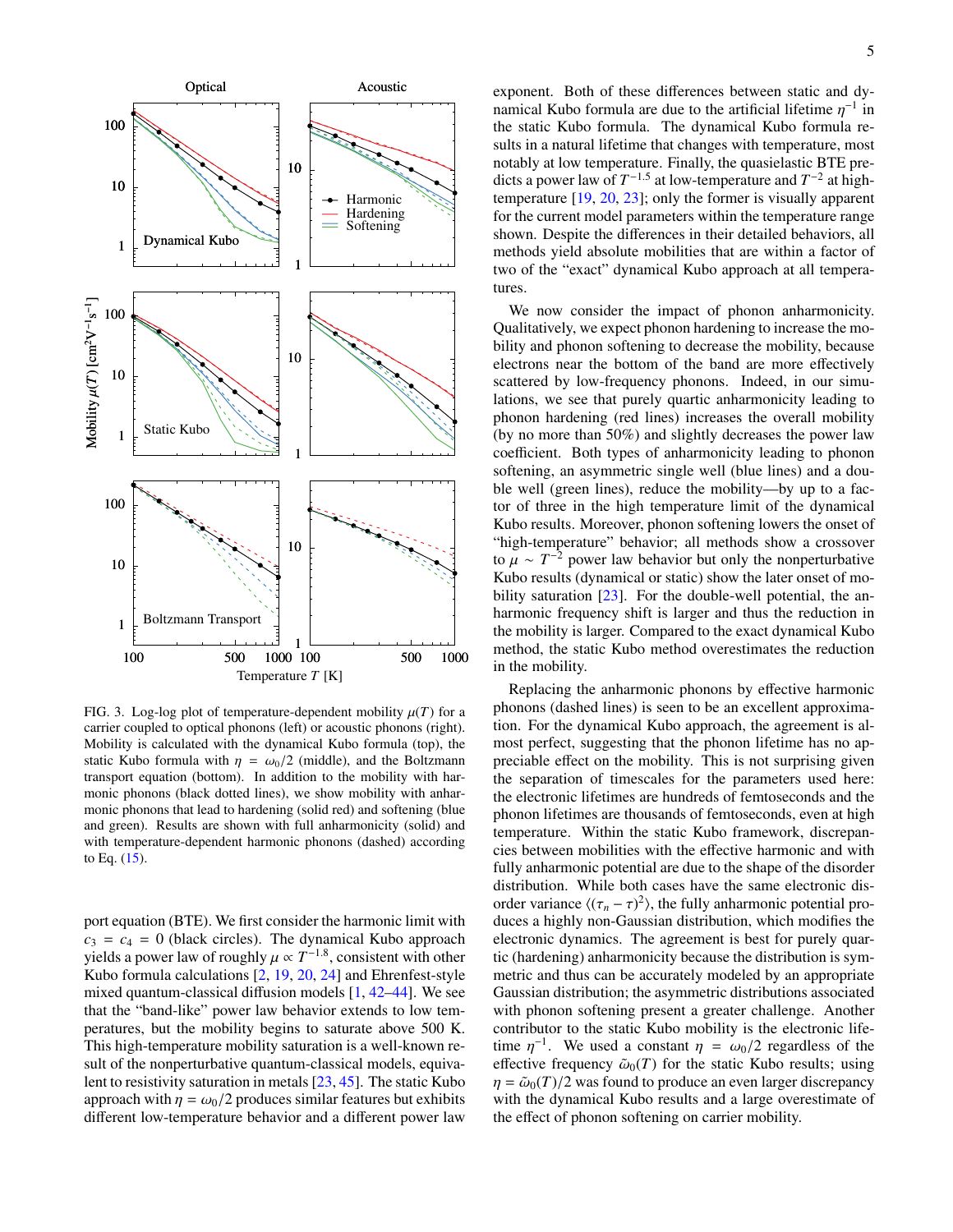The BTE framework qualitatively captures the effect of phonon hardening; in fact, the mobility is just scaled by a factor of  $\tilde{\omega}_0(T)/\omega_0$ . Phonon softening accentuates the disagreement between BTE and the nonperturbative Kubo results, since it reduces the onset temperature of mobility saturation, which cannot be captured by the BTE. In summary, the DC mobility of an electron coupled to anharmonic optical phonons is accurately reproduced by effective harmonic phonons within the full dynamical Kubo formula; this approximation becomes less accurate for the static Kubo approach. This effective harmonic approximation is the only way to apply BTE, which becomes increasingly inaccurate at high temperature, especially in the presence of phonon softening.

In Fig. [4,](#page-5-0) we show the frequency-resolved AC conductivity of the same systems calculated with the dynamical Kubo formula at three temperatures: 100 K, 300 K, and 500 K. In the harmonic limit, we see the characteristic features of asymmetric electron-phonon coupling to optical phonons [\[19,](#page-7-12) [24,](#page-7-17) [46\]](#page-8-5). Peaks appear at low frequency (below 50 meV) and at multiples of the half bandwidth  $2\tau$  (around 300 and 600 meV). With increasing temperature, the spectral weight shifts to higher energies and the DC mobility is reduced. In the presence of pure quartic anharmonicity (phonon hardening), we see very similar results, although the anharmonicity induces a slight shift of spectral weight to lower energies, consistent with the increased mobility. The effective harmonic model produces nearly exact results at all frequencies, extending the agreement seen in the mobility. When the anharmonicity is of the double-well form (phonon softening), we find a lowtemperature conductivity similar to the harmonic or quartic anharmonic cases, but quite different high-temperature conductivities with significantly less structure, While the effective harmonic model can reproduce the DC conductivity of the anharmonic model reasonably well, it is less successful for the full AC conductivity, especially at higher temperatures. Results obtained with the static Kubo formula (not shown) confirm that this discrepancy is not a phonon lifetime effect, but rather is due to the harmonic approximation's inability to capture the non-Gaussian distribution of electronic disorder.

### C. Acoustic phonons

We now study an electron coupled to anharmonic acoustic phonons, recalling that it has been previously demonstrated that, *within the harmonic approximation*, acoustic phonons and optical phonons lead to qualitatively different transport behavior  $[20, 21]$  $[20, 21]$  $[20, 21]$ . The right-hand side of Fig. [3](#page-4-0) shows the temperature dependent mobility. For harmonic acoustic phonons, the dynamical Kubo formula predicts a power law of roughly  $\mu \propto T^{-1/2}$  below 500 K. In the regime where saturation occurs for optical phonons, the mobility has the opposite behavior for acoustic phonons, showing an increased power law coefficient; mobility saturation will occur at very high temperature but is not evident for harmonic acoustic phonons at the temperatures shown [\[20\]](#page-7-15). Static Kubo and BTE calculations show similar behavior, although the power law exponent of the static Kubo mobility is overestimated. Surpris-



<span id="page-5-0"></span>FIG. 4. AC conductivity per carrier  $(Na/e)\sigma(\omega)$  with coupling to optical (left) and acoustic phonons (right). Conductivities are calculated using the dynamical Kubo formula (solid lines) and are shown at different temperatures for harmonic phonons (top), anharmonic phonons that harden with temperature (middle), and double-well anharmonic phonons that soften with temperature (bottom). Dashed lines use an effective harmonic potential with  $\tilde{\omega}_0$  from Eq. [\(15\)](#page-2-1).

ingly, the BTE mobility is more accurate than the static Kubo mobility, presumably due to the latter's use of a constant  $\eta$ . In agreement with the dynamical Kubo results, the BTE predicts  $\mu \propto T^{-1/2}$  at low temperature at  $\mu \propto T^{-2}$  at high temperature.

Turning to the impact of anharmonicity, we see that acoustic phonon hardening produces the expected behavior based on our previous analysis: it increases the mobility and reduces the power-law coefficient, effects that are qualitatively captured by all three methods. Acoustic phonon softening decreases the mobility and introduces mobility saturation at lower temperatures. Unlike for optical phonon anharmonicity, phonon hardening generally modifies the mobility more than phonon softening.

Again we find that phonon hardening effects are well reproduced by an effective harmonic model. However, phonon softening is even harder to capture with a harmonic model than it was for optical phonons; the mobility is overestimated at all temperatures and disagreement is most severe for the static Kubo approach. The BTE mobility is a remarkably good approximation to the dynamical Kubo results and semiquantitatively captures the effects of all types of anharmonicity.

The frequency-resolved AC conductivity calculated by the dynamical Kubo approach with harmonic and anharmonic acoustic phonons is shown in the right hand side of Fig. [4.](#page-5-0) With coupling to acoustic phonons, the AC conductivity is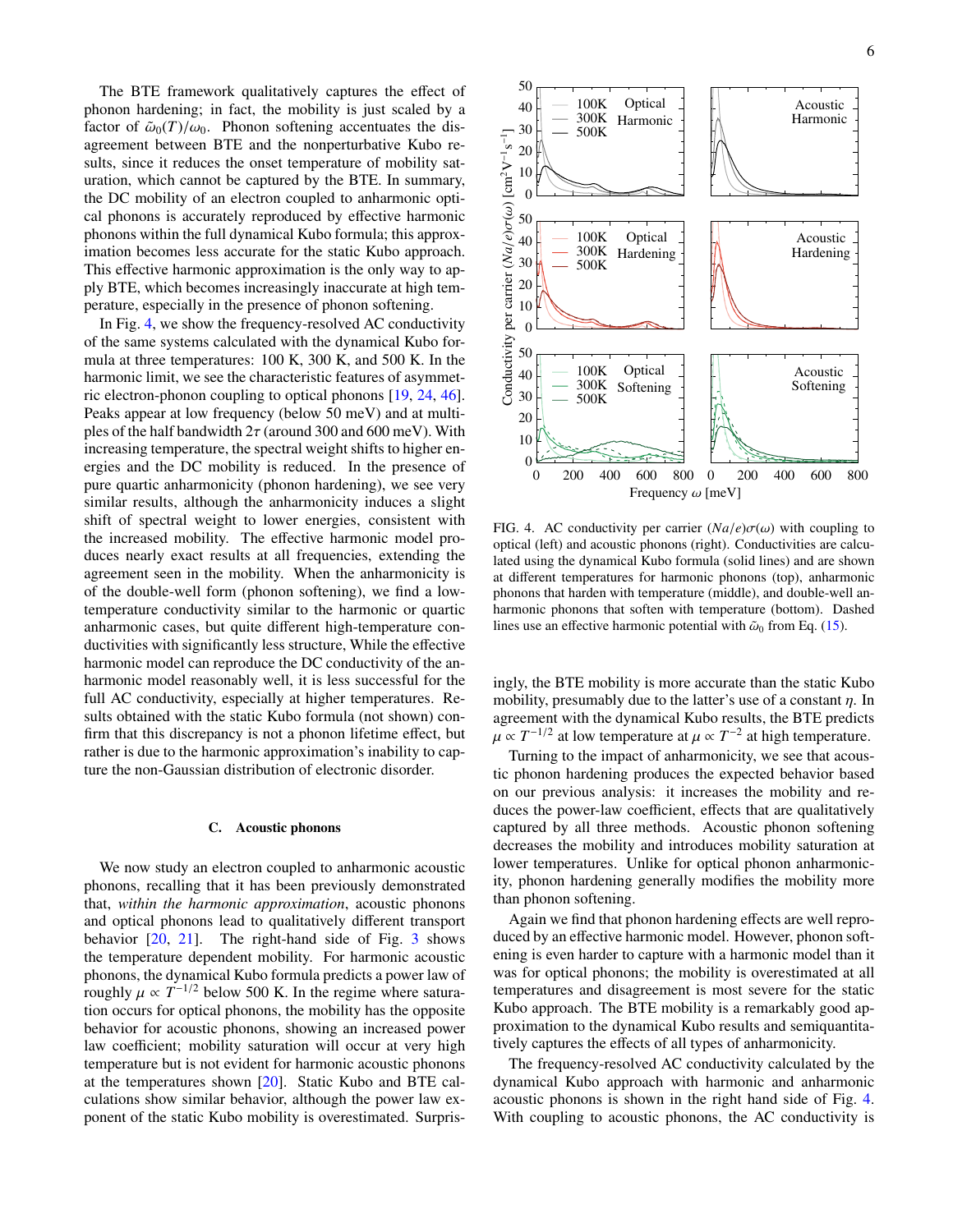

<span id="page-6-0"></span>FIG. 5. Static Kubo formula mobility with  $\eta = \omega_0/2$  (top panel) and example distributions of transfer integral  $\tau_n$  at 500 K (bottom panel) for an electron coupled to a soft acoustic mode. All distributions in the bottom panel share the same average transfer integral  $\langle \tau_n \rangle = \tau$ and variance  $\langle (\tau_n - \tau)^2 \rangle = 0.123\tau^2$ , with the red and blue curves differing only in the *sign* of the cubic coefficient  $c_3 = \pm 4.65 \text{ eV/A}^3$ . Both potentials lead to the same effective harmonic distribution of  $\tau_n$ and mobility (green dashed lines).

significantly different than with coupling to optical phonons. Specifically, there is absolutely no structure at high frequencies; only a DC conductivity and a simple maximum at low frequency. For this reason, the effective harmonic approximation is more successful than it was or optical phonons. The agreement is worst with phonon softening, where the effective harmonic approximation slightly underestimates the linewidth.

Before concluding, we give an example of the challenge associated with effective harmonic approximations. We consider two version of the asymmetric double well pair potential, leading to acoustic phonon softening: one with  $c_3 = -4.65$  $eV/A<sup>3</sup>$  (the same one considered so far) and one with  $c_3 =$ +4.65 eV/ $\AA$ <sup>3</sup>. In the bottom panel of Fig. [5,](#page-6-0) we show the distibution of nearest-neighbor transfer integrals  $P(\tau_n)$ . Both anharmonic potentials have the same mean  $\langle \tau_n \rangle$  and variance  $\langle (\tau_n - \tau)^2 \rangle$ ; therefore, the effective harmonic potential constructed according to our prescription [\(15\)](#page-2-1) is identical. The

top panel of Fig. [5](#page-6-0) shows the static Kubo mobility for each of these three potentials. We see that the magnitude and temperature dependence of the mobility differs depending on the sign of *c*3, an effect that cannot be captured by an effective harmonic model. While asymmetric potentials are difficult to capture using a harmonic model for optical modes, the issue of asymmetric distributions of  $\tau_n$  is not present in (strictly dispersionless) optical phonons. This is because  $u_{n+1}$  and  $u_n$  are uncorrelated, which yields a symmetric distribution for  $\tau_n$  even for asymmetric potentials. Correlated nearest-neighbor displacements, like those in acoustic phonons, produce an asymmetric distribution of  $\tau_n$  and thus create the ambiguity demonstrated here.

# IV. CONCLUSIONS

We have demonstrated the impact of phonon anharmonicity on the equilibrium electronic dynamics of soft materials and assessed the accuracy of various approximations. For all methods, we see a change in the magnitude and temperature dependence of the mobility based on the strength and form of the anharmonicity. Within the dynamical Kubo formula, changes to the mobility are well-characterized by an effective harmonic model of phonons, especially for optical phonons. The effective harmonic model is less accurate when the static Kubo formula is employed. This discrepancy is especially apparent for acoustic phonons, where the correlated phonon motion can lead to asymmetric disorder profiles that cannot be unambiguously modeled by a harmonic potential.

Future work could include lattice expansion or lattice strain, studies of which have been mostly limited to harmonic models [\[47,](#page-8-6) [48\]](#page-8-7). The approaches described are quite general and could be applied to other soft materials such as metal-oxide perovskites [\[17\]](#page-7-10), lead-halide perovskites [\[3,](#page-7-8) [16\]](#page-7-9), or thermoelectric materials [\[49,](#page-8-8) [50\]](#page-8-9), perhaps in an ab initio framework. We are also interested in applying these methods to study nonequilibrium electronic dynamics [\[51,](#page-8-10) [52\]](#page-8-11) where we expect the impact of nonperturbative electron-phonon interactions and phonon anharmonicity to be larger.

#### ACKNOWLEDGEMENTS

We thank Prof. Omer Yaffe for helpful discussions. This work was supported in part by the NSF under Grant No. DGE-1644869 and by the NSF MRSEC program through Columbia in the Center for Precision Assembled Quantum Materials and Grant No. DMR-2011738. We acknowledge computing resources from Columbia University's Shared Research Computing Facility project, which is supported by NIH Research Facility Improvement Grant 1G20RR030893-01, and associated funds from the New York State Empire State Development, Division of Science Technology and Innovation (NYS-TAR) Contract C090171, both awarded April 15, 2010. The Flatiron Institute is a division of the Simons Foundation.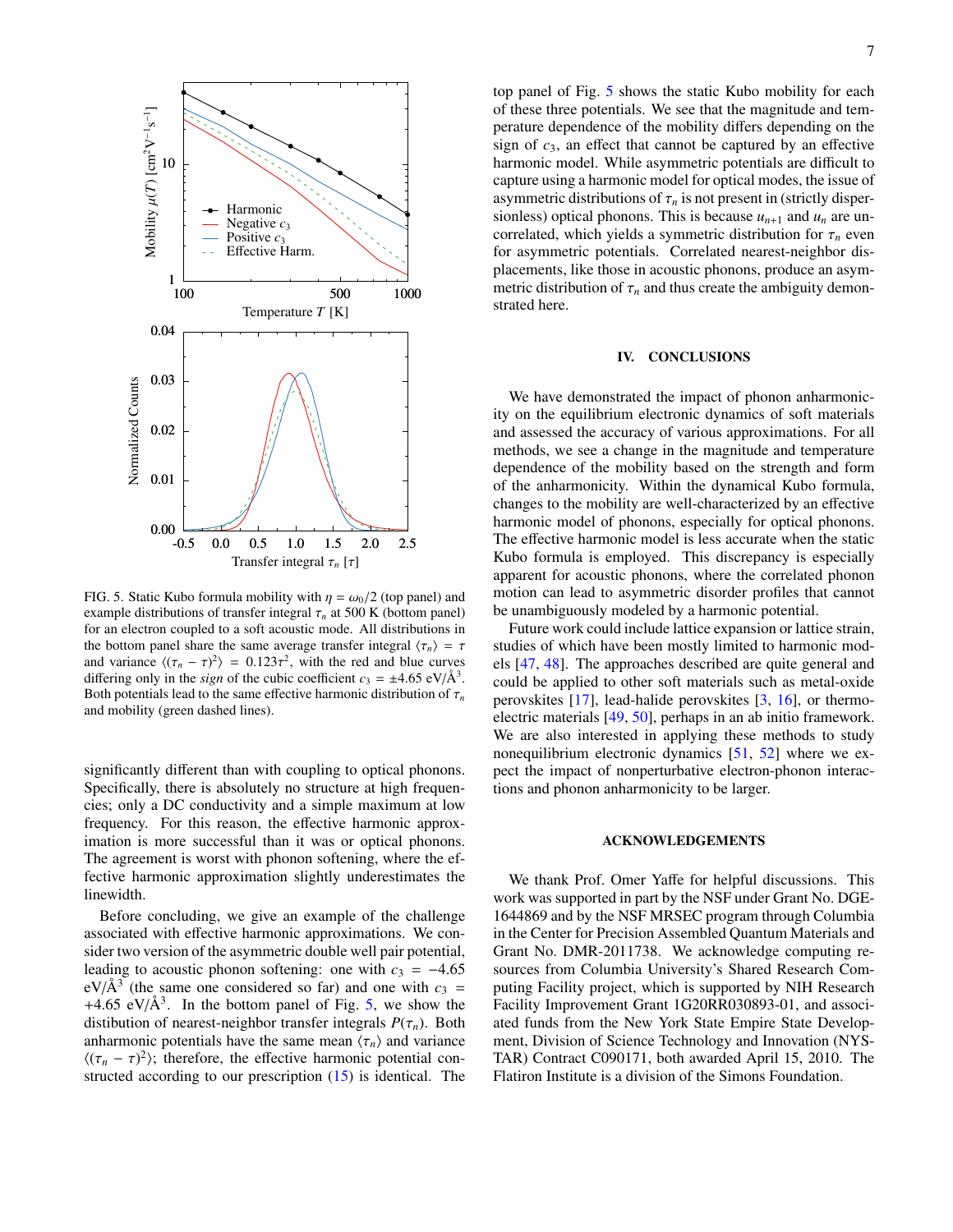- <span id="page-7-18"></span><span id="page-7-0"></span>[2] S. Fratini, D. Mayou, and S. Ciuchi, The Transient Localization Scenario for Charge Transport in Crystalline Organic Materials, [Adv. Funct. Mater.](https://doi.org/10.1002/adfm.201502386) 26, 2292 (2016).
- <span id="page-7-8"></span>[3] M. Z. Mayers, L. Z. Tan, D. A. Egger, A. M. Rappe, and D. R. Reichman, How Lattice and Charge Fluctuations Control Carrier Dynamics in Halide Perovskites, [Nano Lett.](https://doi.org/10.1021/acs.nanolett.8b04276) 18, 8041 [\(2018\).](https://doi.org/10.1021/acs.nanolett.8b04276)
- <span id="page-7-1"></span>[4] J. H. Fetherolf, D. Golež, and T. C. Berkelbach, A Unification of the Holstein Polaron and Dynamic Disorder Pictures of Charge Transport in Organic Crystals, [Phys. Rev. X](https://doi.org/10.1103/PhysRevX.10.021062) 10, 021062 [\(2020\).](https://doi.org/10.1103/PhysRevX.10.021062)
- <span id="page-7-2"></span>[5] M. Asher, D. Angerer, R. Korobko, Y. Diskin-Posner, D. A. Egger, and O. Yaffe, Anharmonic Lattice Vibrations in Small-Molecule Organic Semiconductors, [Adv. Mater.](https://doi.org/10.1002/adma.201908028) 32, 1908028 [\(2020\).](https://doi.org/10.1002/adma.201908028)
- <span id="page-7-29"></span>[6] G. Schweicher, G. D'Avino, M. T. Ruggiero, D. J. Harkin, K. Broch, D. Venkateshvaran, G. Liu, A. Richard, C. Ruzie,´ J. Armstrong, A. R. Kennedy, K. Shankland, K. Takimiya, Y. H. Geerts, J. A. Zeitler, S. Fratini, and H. Sirringhaus, Chasing the "Killer" Phonon Mode for the Rational Design of Low-Disorder, High-Mobility Molecular Semiconductors, [Adv.](https://doi.org/10.1002/adma.201902407) Mater. 31[, 1902407 \(2019\).](https://doi.org/10.1002/adma.201902407)
- [7] M. T. Ruggiero and J. A. Zeitler, Resolving the origins of crystalline anharmonicity using terahertz time-domain spectroscopy and ab initio simulations, [J. Phys. Chem. B](https://doi.org/10.1021/acs.jpcb.6b10248) 120, 11733 (2016).
- [8] M. T. Ruggiero, J. A. Zeitler, and A. Erba, Intermolecular anharmonicity in molecular crystals: Interplay between experimental low-frequency dynamics and quantum quasi-harmonic simulations of solid purine, [Chem. Commun.](https://doi.org/10.1039/c7cc00509a) 53, 3781 (2017).
- [9] A. C. Ferreira, S. Paofai, A. Létoublon, J. Ollivier, S. Raymond, B. Hehlen, B. Rufflé, S. Cordier, C. Katan, J. Even, and P. Bourges, Direct evidence of weakly dispersed and strongly anharmonic optical phonons in hybrid perovskites, [Commun.](https://doi.org/10.1038/s42005-020-0313-7) Phys. 3[, 48 \(2020\).](https://doi.org/10.1038/s42005-020-0313-7)
- [10] O. Yaffe, Y. Guo, L. Z. Tan, D. A. Egger, T. Hull, C. C. Stoumpos, F. Zheng, T. F. Heinz, L. Kronik, M. G. Kanatzidis, J. S. Owen, A. M. Rappe, M. A. Pimenta, and L. E. Brus, Local Polar Fluctuations in Lead Halide Perovskite Crystals, [Phys.](https://doi.org/10.1103/PhysRevLett.118.136001) Rev. Lett. 118[, 136001 \(2017\).](https://doi.org/10.1103/PhysRevLett.118.136001)
- <span id="page-7-3"></span>[11] A. M. Alvertis and E. A. Engel, Importance of vibrational anharmonicity for electron-phonon coupling in molecular crystals, Phys. Rev. B 105[, L180301 \(2022\).](https://doi.org/10.1103/PhysRevB.105.L180301)
- <span id="page-7-4"></span>[12] N. W. Ashcroft and N. D. Mermin, Solid State Physics (Holt-Saunders, 1976).
- <span id="page-7-5"></span>[13] J. F. Scott, Soft-mode spectroscopy: Experimental studies of structural phase transitions, [Rev. Mod. Phys.](https://doi.org/10.1103/RevModPhys.46.83) 46, 83 (1974).
- <span id="page-7-6"></span>[14] A. Subedi, A. Cavalleri, and A. Georges, Theory of nonlinear phononics for coherent light control of solids, [Phys. Rev. B](https://doi.org/10.1103/PhysRevB.89.220301) 89, [220301 \(2014\).](https://doi.org/10.1103/PhysRevB.89.220301)
- <span id="page-7-7"></span>[15] R. Mankowsky, M. Först, and A. Cavalleri, Non-equilibrium control of complex solids by nonlinear phononics, [Reports](https://doi.org/10.1088/0034-4885/79/6/064503) Prog. Phys. 79[, 064503 \(2016\).](https://doi.org/10.1088/0034-4885/79/6/064503)
- <span id="page-7-9"></span>[16] C. E. Patrick, K. W. Jacobsen, and K. S. Thygesen, Anharmonic stabilization and band gap renormalization in the perovskite CsSnI3, Phys. Rev. B 92[, 201205 \(2015\).](https://doi.org/10.1103/PhysRevB.92.201205)
- <span id="page-7-10"></span>[17] Y.-N. Wu, W. A. Saidi, J. K. Wuenschell, T. Tadano, P. Ohodnicki, B. Chorpening, and Y. Duan, Anharmonicity Explains

Temperature Renormalization Effects of the Band Gap in Sr-TiO 3, [J. Phys. Chem. Lett.](https://doi.org/10.1021/acs.jpclett.0c00183) 11, 2518 (2020).

- <span id="page-7-11"></span>[18] J. J. Zhou, O. Hellman, and M. Bernardi, Electron-Phonon Scattering in the Presence of Soft Modes and Electron Mobility in SrTiO3 Perovskite from First Principles, [Phys. Rev. Lett.](https://doi.org/10.1103/PhysRevLett.121.226603) 121, [226603 \(2018\).](https://doi.org/10.1103/PhysRevLett.121.226603)
- <span id="page-7-12"></span>[19] Y. Li, Y. Yi, V. Coropceanu, and J. L. Brédas, Symmetry effects on nonlocal electron-phonon coupling in organic semiconductors, Phys. Rev. B 85[, 245201 \(2012\).](https://doi.org/10.1103/PhysRevB.85.245201)
- <span id="page-7-15"></span>[20] Y. Li, V. Coropceanu, and J. L. Brédas, Nonlocal electronphonon coupling in organic semiconductor crystals: The role of acoustic lattice vibrations, J. Chem. Phys. 138[, 204713 \(2013\).](https://doi.org/10.1063/1.4807886)
- <span id="page-7-13"></span>[21] Z. Tu, Y. Yi, V. Coropceanu, and J. L. Brédas, Impact of Phonon Dispersion on Nonlocal Electron-Phonon Couplings in Organic Semiconductors: The Naphthalene Crystal as a Case Study, [J.](https://doi.org/10.1021/acs.jpcc.7b08554) [Phys. Chem. C](https://doi.org/10.1021/acs.jpcc.7b08554) 122, 44 (2018).
- <span id="page-7-14"></span>[22] L. Wang, D. Beljonne, L. Chen, and Q. Shi, Mixed quantumclassical simulations of charge transport in organic materials: Numerical benchmark of the Su-Schrieffer-Heeger model, [J.](https://doi.org/10.1063/1.3604561) Chem. Phys. 134[, 244116 \(2011\).](https://doi.org/10.1063/1.3604561)
- <span id="page-7-16"></span>[23] S. Fratini and S. Ciuchi, Bandlike motion and mobility saturation in organic molecular semiconductors, [Phys. Rev. Lett.](https://doi.org/10.1103/PhysRevLett.103.266601) 103, [266601 \(2009\).](https://doi.org/10.1103/PhysRevLett.103.266601)
- <span id="page-7-17"></span>[24] V. Cataudella, G. De Filippis, and C. A. Perroni, Transport properties and optical conductivity of the adiabatic Su-Schrieffer-Heeger model: A showcase study for rubrene-based field effect transistors, Phys. Rev. B 83[, 165203 \(2011\).](https://doi.org/10.1103/PhysRevB.83.165203)
- <span id="page-7-19"></span>[25] S. Ciuchi, S. Fratini, and D. Mayou, Transient localization in crystalline organic semiconductors, [Phys. Rev. B](https://doi.org/10.1103/PhysRevB.83.081202) 83, 081202(R) [\(2011\).](https://doi.org/10.1103/PhysRevB.83.081202)
- <span id="page-7-20"></span>[26] T. Holstein, Studies of polaron motion, [Ann. Phys. \(N. Y\).](https://doi.org/10.1016/0003-4916(59)90002-8) **8**, [325 \(1959\).](https://doi.org/10.1016/0003-4916(59)90002-8)
- <span id="page-7-21"></span>[27] G. D. Mahan, [Many-Particle Physics,](https://doi.org/10.1007/978-1-4757-5714-9) Vol. 58 (Springer US, Boston, MA, 2000) pp. 7250–7257.
- <span id="page-7-22"></span>[28] G. De Filippis, V. Cataudella, A. S. Mishchenko, N. Nagaosa, A. Fierro, and A. De Candia, Crossover from super- to subdiffusive motion and memory effects in crystalline organic semiconductors, Phys. Rev. Lett. 114[, 086601 \(2015\).](https://doi.org/10.1103/PhysRevLett.114.086601)
- <span id="page-7-23"></span>[29] C. Verdi and F. Giustino, Fröhlich electron-phonon vertex from first principles, Phys. Rev. Lett. 115[, 176401 \(2015\).](https://doi.org/10.1103/physrevlett.115.176401)
- <span id="page-7-26"></span>[30] M. Bernardi, First-principles dynamics of electrons and phonons, [Eur. Phys. J. B](https://doi.org/10.1140/epjb/e2016-70399-4) 89, 239 (2016).
- [31] J. I. Mustafa, M. Bernardi, J. B. Neaton, and S. G. Louie, Ab initio electronic relaxation times and transport in noble metals, Phys. Rev. B 94[, 155105 \(2016\).](https://doi.org/10.1103/physrevb.94.155105)
- [32] F. Giustino, Electron-phonon interactions from first principles, [Rev. Mod. Phys.](https://doi.org/10.1103/RevModPhys.89.015003) 89, 015003 (2017).
- <span id="page-7-24"></span>[33] T.-H. Liu, J. Zhou, B. Liao, D. J. Singh, and G. Chen, Firstprinciples mode-by-mode analysis for electron-phonon scattering channels and mean free path spectra in GaAs, [Phys. Rev. B](https://doi.org/10.1103/physrevb.95.075206) 95[, 075206 \(2017\).](https://doi.org/10.1103/physrevb.95.075206)
- <span id="page-7-25"></span>[34] N.-E. Lee, J.-J. Zhou, L. A. Agapito, and M. Bernardi, Charge transport in organic molecular semiconductors from first principles: The bandlike hole mobility in a naphthalene crystal, [Phys.](https://doi.org/10.1103/physrevb.97.115203) Rev. B 97[, 115203 \(2018\).](https://doi.org/10.1103/physrevb.97.115203)
- <span id="page-7-27"></span>[35] C. Hamaguchi, [Lect. Notes Phys.,](https://doi.org/10.1007/978-3-319-66860-4) Graduate Texts in Physics, Vol. 773 (Springer International Publishing, Cham, 2017) pp. 3–44.
- <span id="page-7-28"></span>[36] D. J. Hooton, The use of a model in anharmonic lattice dynamics, [The Philosophical Magazine: A Journal of Theoretical Ex](https://doi.org/10.1080/14786435808243224)[perimental and Applied Physics](https://doi.org/10.1080/14786435808243224) 3, 49 (1958).